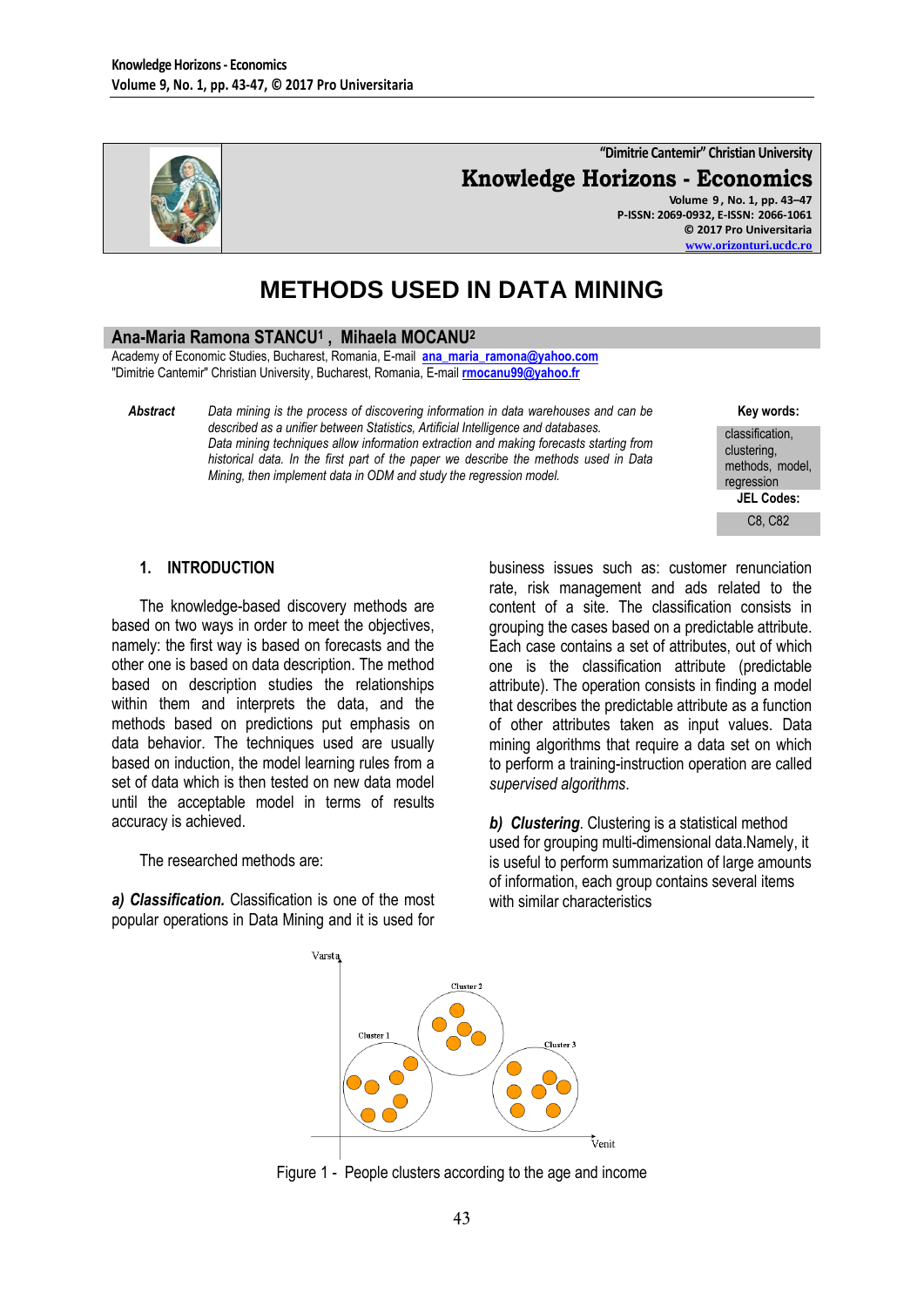For example, if we have the attributes: age and income, then the segmentation algorithm gathers in data sets, as follows:

- Cluster 1: includes young population with a low income;
- Cluster 2: includes average age population with income;
- Cluster 3: includes older population with a low income;

Segmentation is an uncontrolled data mining operation, there is no attribute that may lead to the instruction process, all input parameters are treated equally. Most clustering algorithms build their model by means of iterations which stop when the model is fully covered, that is when the boundaries of these segments are stabilized.

*c) Association.* The association also called "shopping basket analysis" is another operation used in Data Mining. The best example of business problem analysis that uses association is a table of sales transactions and the identification of those elements that are most often found in the same "shopping basket". The basic use of the association is to identify the common sets of products and rules for cross-selling. In terms of association, each product or each pair attribute-value is considered an *item*. The association has two goals: to find the most frequent sets of items and rules of association. Most algorithms meet these targets by scanning the original data set several times. The

frequency threshold is defined by the user before the model processing.

In addition to identifying the common sets of items based on a threshold frequency, most association algorithms also find the rules of association. An association rule has the form: (A, B) => C with a probability *p*, where A, B, C are common sets of items. In the specialized literature, Data Mining, this probability is called *confidence*. The probability is a value that the user must specify before the training of an association model.

*d) Regression.* Regression is similar to classification, and the main difference between the two models is that, in case of regression, the predictable attribute is a continuous number. The regression techniques have been studied for hundreds of years in the field of statistics. Linear regression and logistic regression are the most widely used regression methods. Other regression techniques are regression trees and neural networks.

*e) Forecasting.* Forecasting is another important method in Data Mining, and the input values are time series containing ordered auxiliary observations, and forecasting techniques work with general trends and periodicities, and the most commonly used technique is ARIMA (the Auto Regressive Integrated Moving Average model).

The following figure contains two curves: the thickened curve shows the real evolution of Microsoft shares for a period, and the thin curve is a time series model which was obtained by the forecasting technique.



Figure 2 - The actual and forecasted evolution of Microsoft shares

*f) The sequential analysis. The sequential analysis* is used for finding patterns in a discrete series. A sequence consists of a number of discrete values. The sequence analysis is a relatively new Data Mining method and it becomes important for two reasons: the analysis of the DNA and of the Websites' files. Currently, there are several

sequences analysis techniques such as the Markov chains.

*g) The deviation Analysis.* The deviation analysis aims at finding those rare cases that behave differently from the majority. It is also called fraud detecting as it relates to the detection of those behaviors that differ from the commonly observed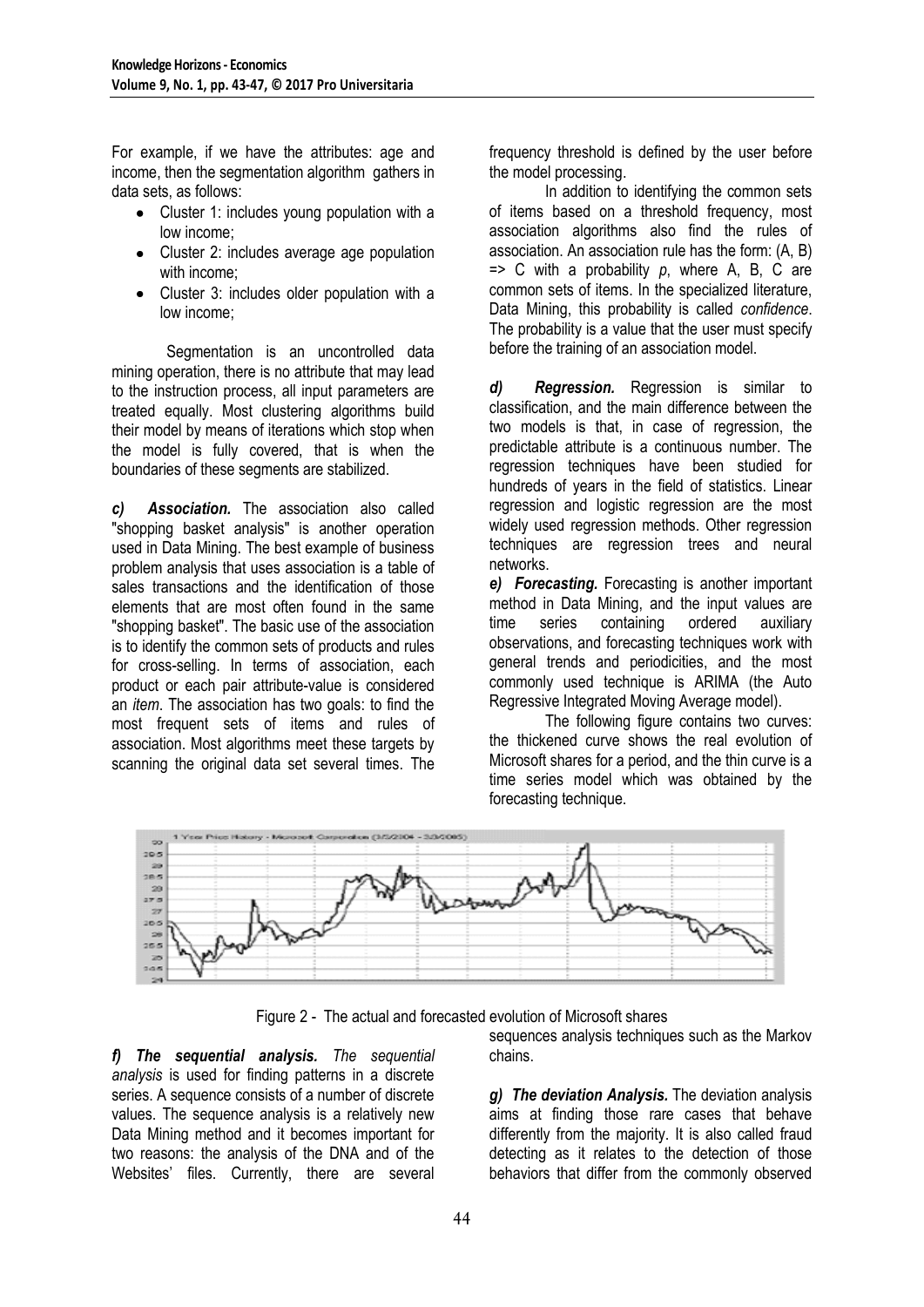behaviors, repeatedly. This method is used to detect credit card fraud. The identification of abnormal cases out of the millions of transactions is a real challenge. Other applications are: computer networks breakage detection, error analysis in production, etc. This operation is still in the research stage because there is deviation in standard techniques for deviation analysis. Usually, for this model the analysts develop modified variants of decision trees or neural network algorithms. In order to generate significant rules, it is necessary to determine sets of abnormal cases within the involved sets.

## **2. REGRESSION ANALYSIS WITH ODM**

The application we developed on a regression in Oracle Data Mining is called w regresion 10, application performed using the *table* R\_Operations from which we selected the field Id Subsidiary from the Data Analysis which we grouped according to Data\_Operation, and from class regression we chose Amount\_Credit according to Code\_Client.

In the first stage of the application we visualized the algorithms REGR\_GLM and REGR SVM after which we found out the company's impact on the people surveyed according to the *loan amount* granted.

After applying the algorithm GLM on the loan granted by a bank, the customer takes into account the *debit amount* granted (the coefficient is 95,98) and the bank employee (the coefficient is 107.37). (Figure 3)

| <b>3</b> Start Page<br><b>B</b> Data Miner<br>old w_regresie_10<br>REGR_GLM_1_38 X |       |                   |                   |                       |                 |                   |                         |                                |
|------------------------------------------------------------------------------------|-------|-------------------|-------------------|-----------------------|-----------------|-------------------|-------------------------|--------------------------------|
| Details Coefficients Settings                                                      |       |                   |                   |                       |                 |                   |                         |                                |
| $\sqrt{\ }$ Sort by absolute value<br>Fetch Size:<br>1,000                         |       |                   |                   |                       |                 |                   | $\triangleright$ Quer   |                                |
| $Q -$ Attribute<br>Coefficients: 3 out of 3                                        |       |                   |                   |                       |                 |                   |                         |                                |
| Attribute                                                                          | Value | Standardized Coef | Coefficient       | <b>Standard Error</b> | Wald Chi-Square | $Pr$ > Chi-Square | Lower Coefficient Limit | <b>Upper Coefficient Limit</b> |
| <intercept></intercept>                                                            |       | 0                 | -466193.629721219 | 45,569,2109           | $-10.2305$      | 0                 | -555,580.0556           | $-376,807,2038$                |
| ID_ANGAJAT                                                                         |       | .0020323          | 107.378689317699  | 325, 1271             | 0.3303          | 0.7412            | -530.3755               | 745.1328                       |
| <b>ISUMA DEBIT</b>                                                                 |       | .9712726          | 95.983362791807   | 0.6081                | 157,8402        | 0                 | 94,7905                 | 97.1762                        |

Figure 3 –GLM model visualization

Namely,

| Attribute    | Standard<br>coefficient | Coefficient | Standard<br>error | Wald Chi<br>square | Pr > Chi<br>square | Lower<br>coefficient<br>limit | Upper<br>coefficient<br>limit |
|--------------|-------------------------|-------------|-------------------|--------------------|--------------------|-------------------------------|-------------------------------|
| Id Employee  | 00203                   | 107.37      | 325.12            | 0.33               | 0.74               | $-530.37$                     | 745.13                        |
| Amount Debit | 097127                  | 95.98       | 0.60              | 157.84             |                    | 94.79                         | 97.17                         |

Table 1 – Re-writing GLM model visualization

In the second stage we compare SVM and GLM algorithms having tested them.

In the first stage we studied the performance of the three algorithms and noticed that SVM and GLM algorithms have Mean Actual Value  $= 1.124$ , and GLM algorithm has predictive confidence (is 80.59) higher than the SVM predictive confidence (is 77.97).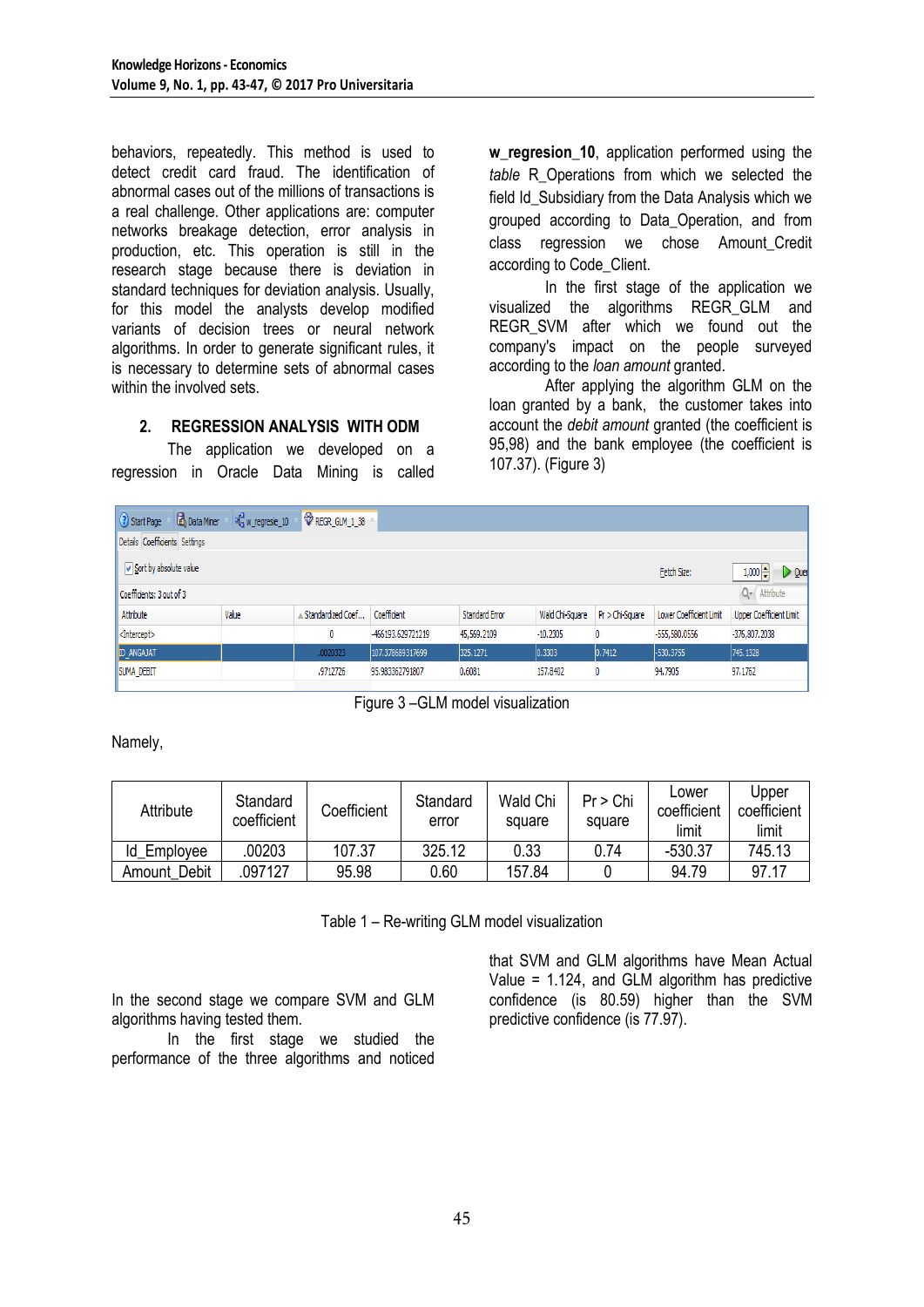

Figure 4 – Comparison of algorithms performances

Namely,

| Model | Predictive   | Mean Absolute | Root Mean    | Mean Predicted | Mean Actual |
|-------|--------------|---------------|--------------|----------------|-------------|
|       | Confidence % | error         | Square Erros | Value          | Value       |
| GLM   | 80,5921      | 462635,14     | 930355,59    | 1071194,10     | 1124296,62  |
| SVM   | 77,9752      | 967893,27     | 1055801.11   | 1920101.37     | 1124296,62  |

Table 2 – Re-writing the algorithms performances

After testing the GLM algorithm – We residually notice the fact that staring from values higher than 20,000, there is a different distribution of points; so, a single model can be created by sharing the set of data according to the loan amount exceeding or not this amount.

It can be noticed that the predictive confidence (80,59) of the GLM algorithm is higher than the of the SVM algorithm which is 77,97, and the average absolute error of the GLM algorithm (is 462,635) is lower than that of the SVM algorithm which is 967,893.



Figure 5 –Algorithms comparison – residual